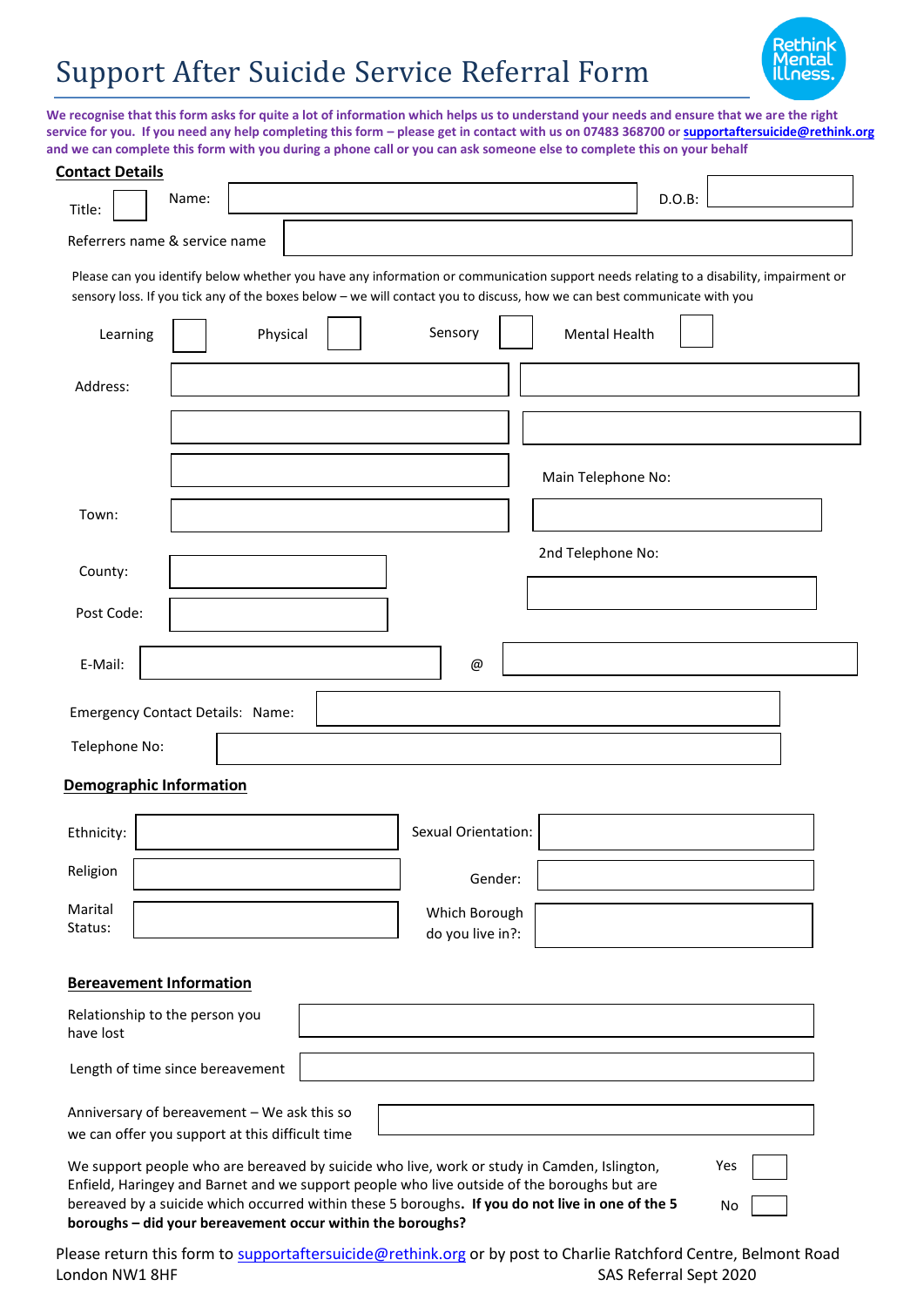## Support After Suicide Service Referral Form



٦

| What sort of support do you feel you need?                                                                                                                                                                                                   |
|----------------------------------------------------------------------------------------------------------------------------------------------------------------------------------------------------------------------------------------------|
| 121- and Group Based Support<br><b>Group Based Support</b><br>121 Support                                                                                                                                                                    |
| The majority of support will be provided Monday – Friday 9am-5pm – however we can provide support up to 8pm in<br>the evening for people who work or study during the day. Do you need support to be delivered between 5pm-8pm?<br>No<br>Yes |
| Yes<br>No<br>Do you have responsibility for any children and young people?                                                                                                                                                                   |
| If you answered Yes - please tell us about their age, if they live with you and any concerns you have for them at present?                                                                                                                   |
|                                                                                                                                                                                                                                              |

Please Give a Brief Description of your current situation, How are you feeling / coping? What difficulties are you experiencing? What sort of support do you feel would help you?

Do you have any concerns about your own safety or feel at risk from anyone? Do you have any concerns for anyone else's safety. If yes please tell us about this below

| <b>Other Support Services</b>                                                                                   |                        |
|-----------------------------------------------------------------------------------------------------------------|------------------------|
| Name of your GP Practice                                                                                        |                        |
| Please give details of any other support services you receive e.g. counselling, mental health support etc       |                        |
|                                                                                                                 |                        |
| <b>Preferred Method of Contact</b>                                                                              |                        |
| How would you like us to make initial contact with you?<br>E.g Phone, Post, Text, Email.                        |                        |
| Signed:                                                                                                         | Referral Date:         |
| Please return this form to supportaftersuicide@rethink.org or by post to Charlie Ratchford Centre, Belmont Road |                        |
| London NW1 8HF                                                                                                  | SAS Referral Sept 2020 |